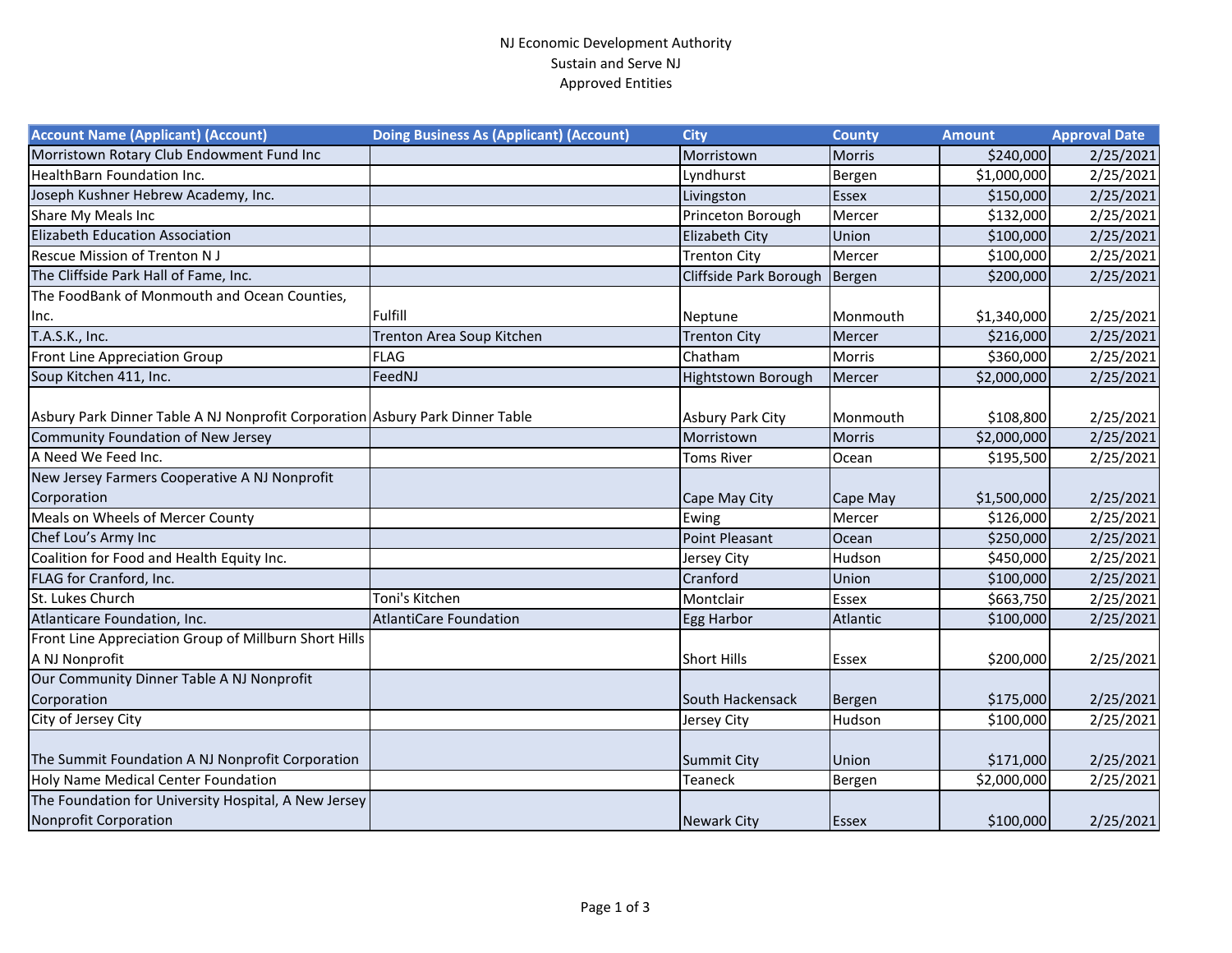## NJ Economic Development Authority Sustain and Serve NJ Approved Entities

| <b>Account Name (Applicant) (Account)</b>                               | <b>Doing Business As (Applicant) (Account)</b> | <b>City</b>            | <b>County</b>        | <b>Amount</b> | <b>Approval Date</b> |
|-------------------------------------------------------------------------|------------------------------------------------|------------------------|----------------------|---------------|----------------------|
|                                                                         | Hackensack Meridian Hackensack University      |                        |                      |               |                      |
| <b>HMH Hospitals Corporation</b>                                        | <b>Medical Center</b>                          | <b>Hackensack City</b> | <b>Bergen County</b> | \$226,800     | 6/4/2021             |
| POWER CHANGES LIVES INC                                                 | POWER CHANGES LIVES INC                        | Morris Plains Borough  | Morris               | \$900,000     | 8/24/2021            |
| Elizabeth Education Association                                         |                                                | <b>Elizabeth City</b>  | Union                | \$750,000     | 8/24/2021            |
| T.A.S.K., Inc.                                                          | Trenton Area Soup Kitchen                      | <b>Trenton City</b>    | Mercer               | \$720,000     | 8/24/2021            |
| The Cliffside Park Hall of Fame, Inc.                                   |                                                | Cliffside Park Borough | Bergen               | \$500,000     | 8/24/2021            |
| Chef Lou's Army Inc                                                     |                                                | <b>Point Pleasant</b>  | Ocean                | \$700,000     | 8/24/2021            |
| The FoodBank of Monmouth and Ocean Counties,                            |                                                |                        |                      |               |                      |
| Inc.                                                                    | Fulfill                                        | Neptune                | Monmouth             | \$599,998     | 8/24/2021            |
|                                                                         |                                                |                        |                      |               |                      |
| The Summit Foundation A NJ Nonprofit Corporation                        |                                                | <b>Summit City</b>     | Union                | \$237,120     | 8/24/2021            |
| FLAG for Cranford, Inc.                                                 |                                                | Cranford               | Union                | \$150,000     | 8/24/2021            |
|                                                                         |                                                |                        |                      |               |                      |
| TONI'S KITCHEN, A FOOD MINISTRY OF ST. LUKE'S                           |                                                |                        |                      |               |                      |
| EPISCOPAL CHURCH A NJ NONPROFIT CORPORATION St. Luke's Episcopal Church |                                                | Montclair              | <b>Essex</b>         | \$900,000     | 8/24/2021            |
| Coalition for Food and Health Equity Inc.                               |                                                | Jersey City            | Hudson               | \$750,000     | 8/24/2021            |
| The Foundation for University Hospital, A New Jersey                    |                                                |                        |                      |               |                      |
| <b>Nonprofit Corporation</b>                                            |                                                | <b>Newark City</b>     | <b>Essex</b>         | \$1,000,000   | 8/24/2021            |
| Atlanticare Foundation, Inc.                                            | <b>AtlantiCare Foundation</b>                  | Egg Harbor             | Atlantic             | \$100,000     | 8/24/2021            |
| Community Foundation of New Jersey                                      |                                                | Morristown             | <b>Morris</b>        | \$2,000,000   | 8/24/2021            |
| Cong Bnos Devorah Inc                                                   |                                                | Lakewood               | Ocean                | \$200,000     | 8/24/2021            |
| Morristown Rotary Club Endowment Fund Inc                               |                                                | Morristown             | <b>Morris</b>        | \$200,000     | 8/24/2021            |
| HealthBarn Foundation Inc.                                              |                                                | Lyndhurst              | Bergen               | \$2,000,000   | 8/24/2021            |
| New Jersey Farmers Cooperative A NJ Nonprofit                           |                                                |                        |                      |               |                      |
| Corporation                                                             |                                                | Cape May City          | Cape May             | \$2,000,000   | 8/24/2021            |
| Share My Meals Inc                                                      |                                                | Princeton Borough      | Mercer               | \$175,000     | 8/24/2021            |
| Front Line Appreciation Group of Millburn Short Hills                   |                                                |                        |                      |               |                      |
| A NJ Nonprofit                                                          |                                                | <b>Short Hills</b>     | <b>Essex</b>         | \$200,000     | 8/24/2021            |
| <b>Rescue Mission of Trenton NJ</b>                                     |                                                | <b>Trenton City</b>    | Mercer               | \$200,000     | 8/24/2021            |
| Joseph Kushner Hebrew Academy, Inc.                                     |                                                | Livingston             | <b>Essex</b>         | \$200,000     | 8/24/2021            |
| Meals on Wheels of Mercer County                                        |                                                | Ewing                  | Mercer               | \$100,100     | 8/24/2021            |
| Tri-Arc Community Development Corporation                               |                                                | <b>Teaneck</b>         | Bergen               | \$100,000     | 8/24/2021            |
| Our Community Dinner Table A NJ Nonprofit                               |                                                |                        |                      |               |                      |
| Corporation                                                             |                                                | South Hackensack       | Bergen               | \$245,000     | 8/24/2021            |
| Soup Kitchen 411, Inc.                                                  | FeedNJ                                         | Hightstown Borough     | Mercer               | \$2,000,000   | 8/24/2021            |
| Holy Name Medical Center Foundation                                     |                                                | <b>Teaneck</b>         | Bergen               | \$2,000,000   | 8/24/2021            |